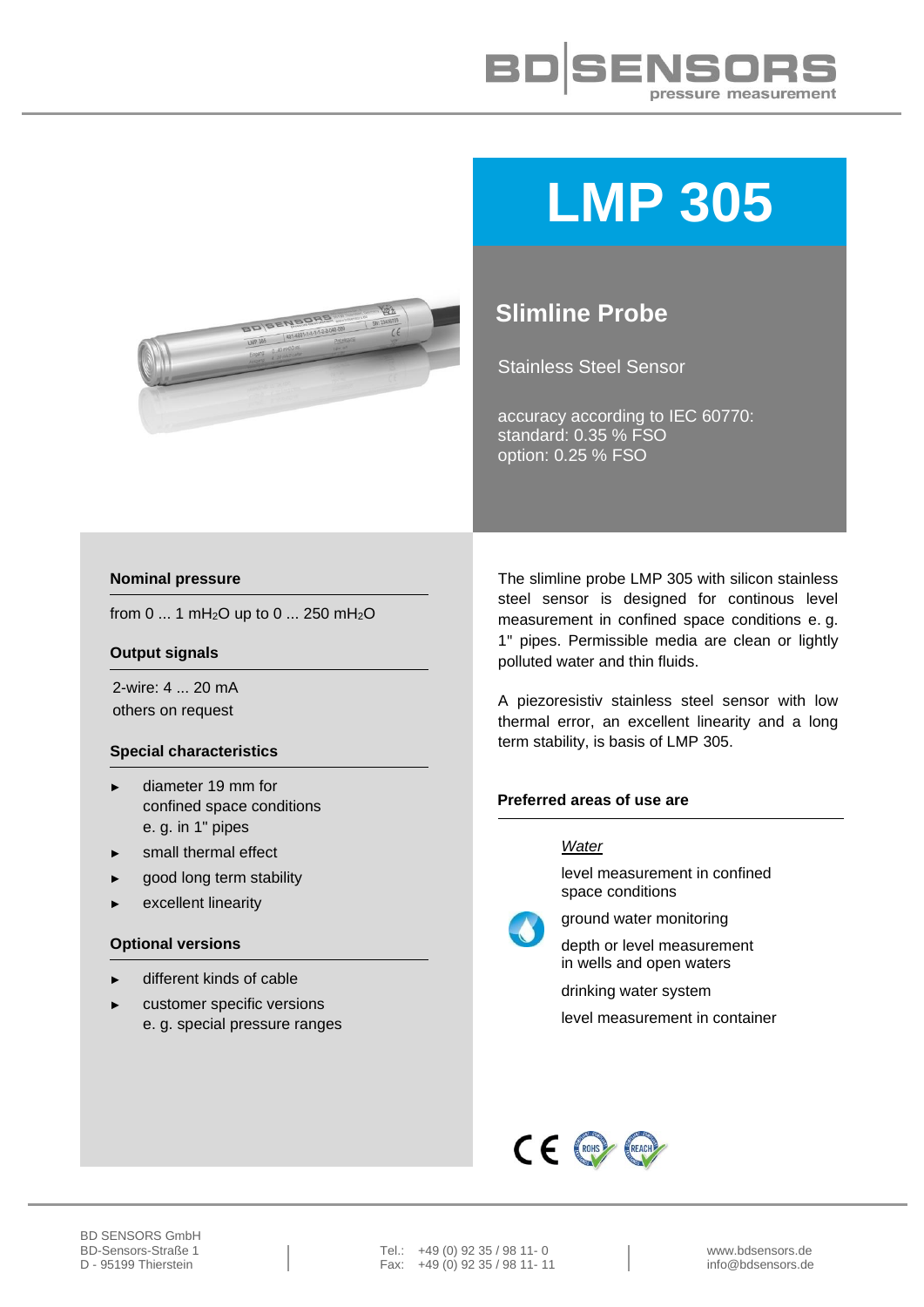L,

| Input pressure range                    |                     |      |      |      |     |     |    |        |     |    |    |     |     |     |
|-----------------------------------------|---------------------|------|------|------|-----|-----|----|--------|-----|----|----|-----|-----|-----|
| Nominal pressure gauge                  | [bar]               | U. 1 | 0.16 | 0.25 | 0.4 | 0.6 |    | . .6   | 2.5 |    |    | 10  | 16  | 25  |
| Level                                   | [mH <sub>2</sub> O] |      | . 6  | 2.5  | 4   |     | 10 | 16     | 25  | 40 | 60 | 100 | 160 | 250 |
| Overpressure                            | <b>Ibarl</b>        |      |      |      |     |     |    | $\sim$ |     | 20 | 20 | 60  | 60  | 100 |
| Max. ambient pressure (housing): 40 bar |                     |      |      |      |     |     |    |        |     |    |    |     |     |     |

| <b>Output signal / Supply</b>                                                                                                                                                                                |                                                                                               |                                                                                                   |                  |                                 |                 |  |  |  |
|--------------------------------------------------------------------------------------------------------------------------------------------------------------------------------------------------------------|-----------------------------------------------------------------------------------------------|---------------------------------------------------------------------------------------------------|------------------|---------------------------------|-----------------|--|--|--|
| 2-wire<br>4  20 mA / $V_s$ = 12  36 $V_{DC}$                                                                                                                                                                 |                                                                                               |                                                                                                   |                  |                                 |                 |  |  |  |
| <b>Performance</b>                                                                                                                                                                                           |                                                                                               |                                                                                                   |                  |                                 |                 |  |  |  |
| Accuracy <sup>1</sup>                                                                                                                                                                                        | standard:                                                                                     | nominal pressure $> 0.4$ bar:                                                                     | $≤$ ± 0.35 % FSO |                                 |                 |  |  |  |
|                                                                                                                                                                                                              |                                                                                               | nominal pressure $\leq 0.4$ bar:                                                                  | $≤$ ± 0.50 % FSO |                                 |                 |  |  |  |
|                                                                                                                                                                                                              | option:                                                                                       | nominal pressure $> 0.4$ bar:                                                                     | $≤$ ± 0.25 % FSO |                                 |                 |  |  |  |
| Permissible load                                                                                                                                                                                             | $R_{max} = [(V_s - V_{s min}) / 0.02 A] \Omega$                                               |                                                                                                   |                  |                                 |                 |  |  |  |
| Influence effects                                                                                                                                                                                            | supply: 0.05 % FSO / 10 V                                                                     |                                                                                                   |                  | load: $0.05\%$ FSO / k $\Omega$ |                 |  |  |  |
| Long term stability                                                                                                                                                                                          |                                                                                               | $\leq \pm 0.1$ % FSO / year at reference conditions                                               |                  |                                 |                 |  |  |  |
| Response time                                                                                                                                                                                                | $\leq 10$ msec                                                                                |                                                                                                   |                  |                                 |                 |  |  |  |
| accuracy according to IEC 60770 – limit point adjustment (non-linearity, hysteresis, repeatability)                                                                                                          |                                                                                               |                                                                                                   |                  |                                 |                 |  |  |  |
| Thermal effects (Offset and Span)                                                                                                                                                                            |                                                                                               |                                                                                                   |                  |                                 |                 |  |  |  |
| Nominal pressure $P_N$<br>[bar]                                                                                                                                                                              | $\leq 0.1$                                                                                    | $\leq 0.25$                                                                                       | $\leq 0.4$       | $\leq 1$                        | >1              |  |  |  |
| Tolerance band<br>[% FSO]                                                                                                                                                                                    | $\leq \pm 2$                                                                                  | $\leq \pm 1.5$                                                                                    | $\leq \pm 1$     | $\leq \pm 1$                    | $\leq \pm 0.75$ |  |  |  |
| TC, average<br>[% FSO / 10 K]                                                                                                                                                                                | ± 0.3                                                                                         | ± 0.2                                                                                             | ± 0.14           | ± 0.1                           | ± 0.07          |  |  |  |
| [°C]<br>In compensated range                                                                                                                                                                                 |                                                                                               | 050                                                                                               |                  | 070                             |                 |  |  |  |
| Permissible temperatures                                                                                                                                                                                     |                                                                                               |                                                                                                   |                  |                                 |                 |  |  |  |
| Permissible temperatures                                                                                                                                                                                     | medium: -10  70 °C                                                                            |                                                                                                   |                  | storage: -25  70 °C             |                 |  |  |  |
| Electrical protection <sup>2</sup>                                                                                                                                                                           |                                                                                               |                                                                                                   |                  |                                 |                 |  |  |  |
| Short-circuit protection                                                                                                                                                                                     | permanent                                                                                     |                                                                                                   |                  |                                 |                 |  |  |  |
| Reverse polarity protection                                                                                                                                                                                  | no damage, but also no function                                                               |                                                                                                   |                  |                                 |                 |  |  |  |
| Electromagnetic compatibility                                                                                                                                                                                |                                                                                               | emission and immunity according to EN 61326                                                       |                  |                                 |                 |  |  |  |
| <sup>2</sup> additional external overvoltage protection unit in terminal box KL 1 or KL 2 with atmospheric pressure reference available on request                                                           |                                                                                               |                                                                                                   |                  |                                 |                 |  |  |  |
| <b>Electrical connection</b>                                                                                                                                                                                 |                                                                                               |                                                                                                   |                  |                                 |                 |  |  |  |
| Cable with sheath material 3                                                                                                                                                                                 | PVC.                                                                                          | $(-570 °C)$ grey Ø 7.4 mm<br>PUR (-10  70 °C) black Ø 7.4 mm<br>FEP 4 (-10  70 °C) black Ø 7.4 mm |                  |                                 |                 |  |  |  |
| Cable capacitance                                                                                                                                                                                            |                                                                                               | signal line/shield also signal line/signal line: 160 pF/m                                         |                  |                                 |                 |  |  |  |
| Cable inductance                                                                                                                                                                                             |                                                                                               | signal line/shield also signal line/signal line: 1 µH/m                                           |                  |                                 |                 |  |  |  |
| Bending radius                                                                                                                                                                                               | static installation:<br>10-fold cable diameter<br>dynamic application: 20-fold cable diameter |                                                                                                   |                  |                                 |                 |  |  |  |
| $3$ shielded cable with integrated ventilation tube for atmospheric pressure reference<br>$^4$ do not use freely suspended probes with an FEP cable if effects due to highly charging processes are expected |                                                                                               |                                                                                                   |                  |                                 |                 |  |  |  |
| <b>Materials (media wetted)</b>                                                                                                                                                                              |                                                                                               |                                                                                                   |                  |                                 |                 |  |  |  |
| Housing                                                                                                                                                                                                      | stainless steel 1.4404 (316L)                                                                 |                                                                                                   |                  |                                 |                 |  |  |  |
| Seals                                                                                                                                                                                                        | FKM, EPDM                                                                                     |                                                                                                   |                  |                                 |                 |  |  |  |
| Diaphragm                                                                                                                                                                                                    | stainless steel 1.4435 (316L)                                                                 |                                                                                                   |                  |                                 |                 |  |  |  |
| Protection cap                                                                                                                                                                                               | POM-C                                                                                         |                                                                                                   |                  |                                 |                 |  |  |  |
| Cable sheath                                                                                                                                                                                                 | PVC, PUR, FEP, others on request                                                              |                                                                                                   |                  |                                 |                 |  |  |  |
| <b>Miscellaneous</b>                                                                                                                                                                                         |                                                                                               |                                                                                                   |                  |                                 |                 |  |  |  |
| Current consumption                                                                                                                                                                                          | max. 25 mA                                                                                    |                                                                                                   |                  |                                 |                 |  |  |  |
| Weight                                                                                                                                                                                                       | approx. 100 g (without cable)                                                                 |                                                                                                   |                  |                                 |                 |  |  |  |
| Ingress protection                                                                                                                                                                                           | IP 68                                                                                         |                                                                                                   |                  |                                 |                 |  |  |  |
| CE-conformity                                                                                                                                                                                                | EMC Directive: 2014/30/EU                                                                     |                                                                                                   |                  |                                 |                 |  |  |  |
| Wiring diagram                                                                                                                                                                                               |                                                                                               |                                                                                                   |                  |                                 |                 |  |  |  |
| 2-wire-system (current)<br>supply +<br>$\overline{A}$<br>p<br>Vs<br>$supply -$<br>$\Omega$ -                                                                                                                 |                                                                                               |                                                                                                   |                  |                                 |                 |  |  |  |

J.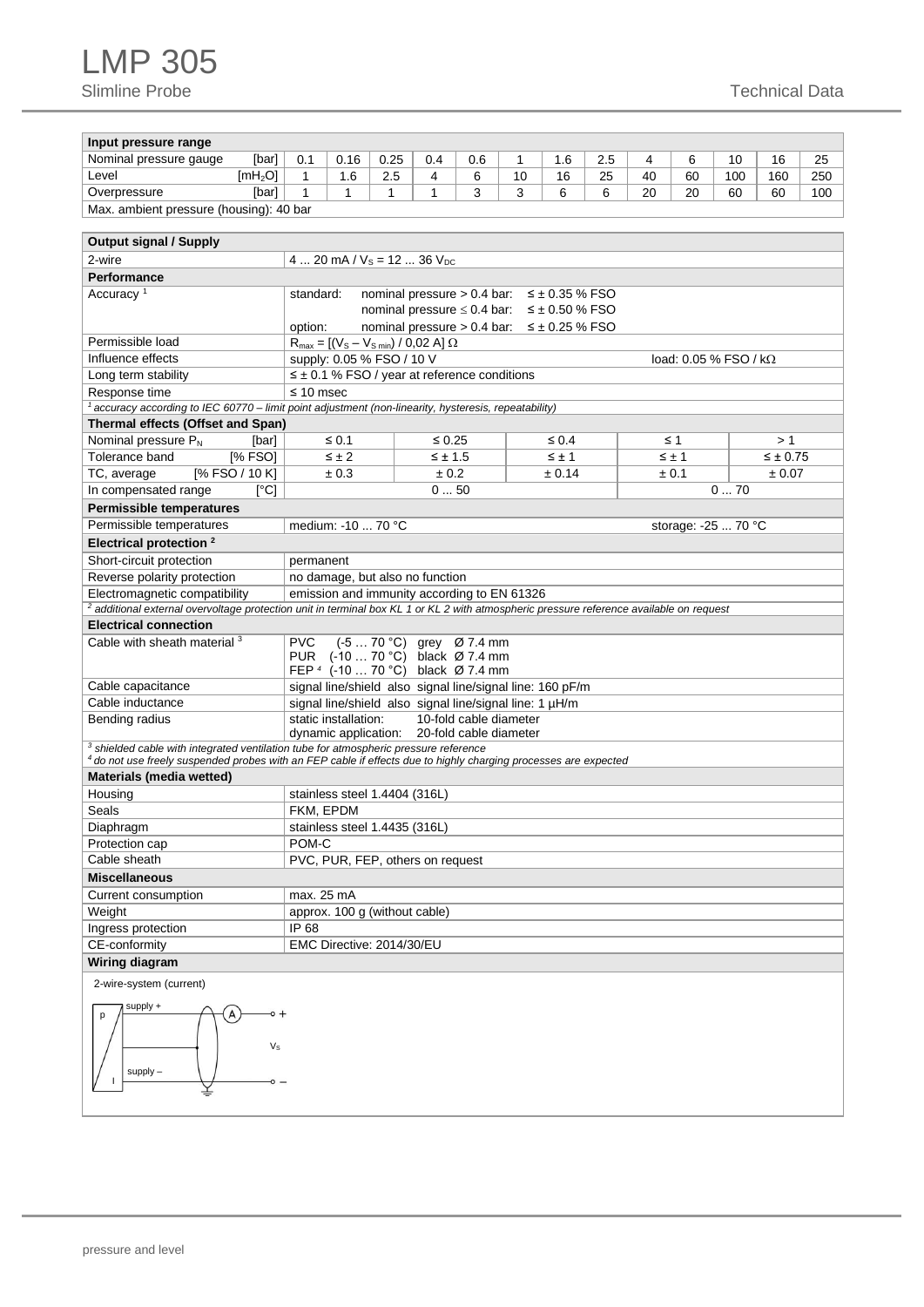LMP 305

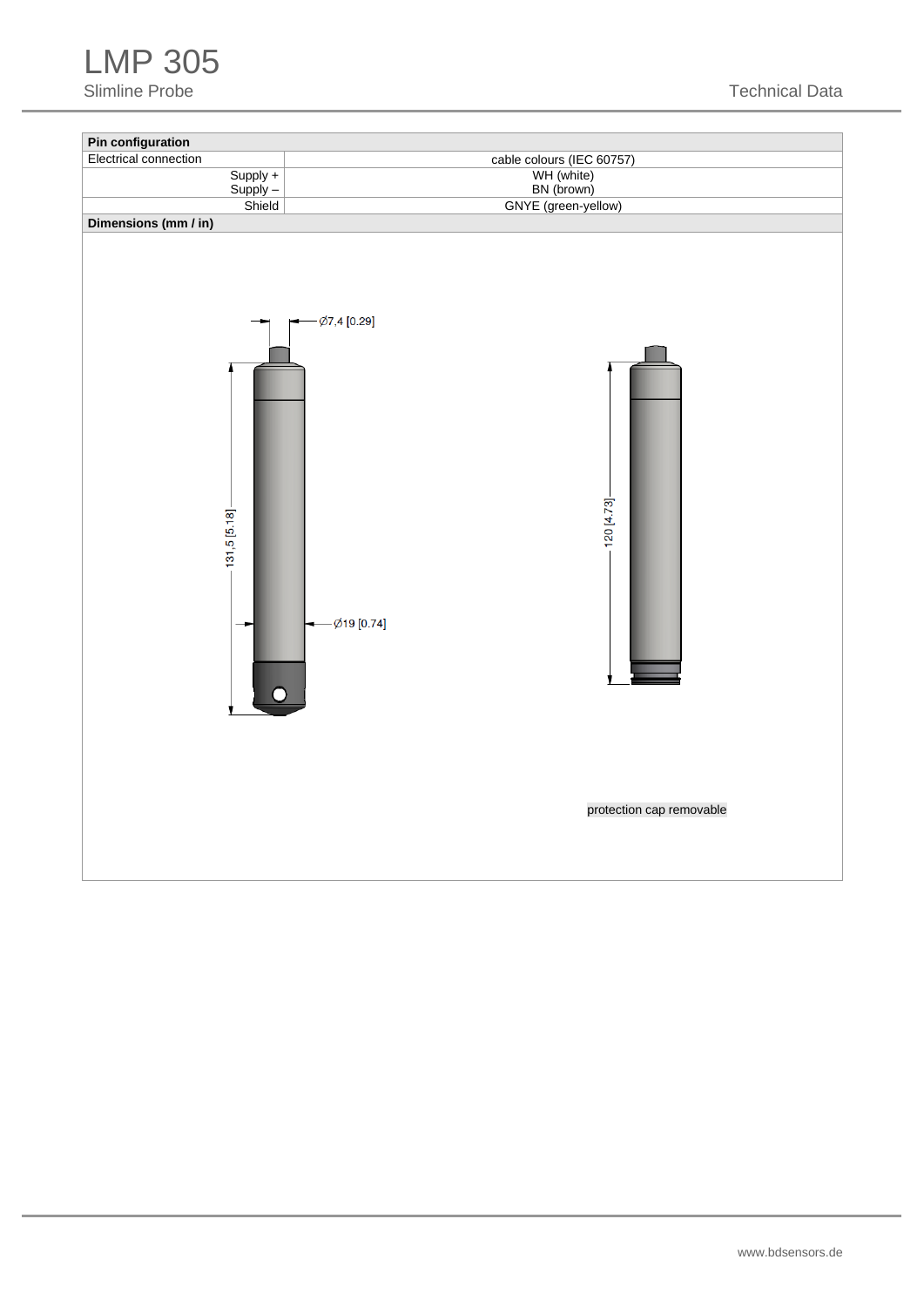#### **Mounting flange with cable gland**



| dimensions in mm |             |             |             |  |  |  |  |
|------------------|-------------|-------------|-------------|--|--|--|--|
|                  | DN25/       | DN50/       | DN80/       |  |  |  |  |
| size             | <b>PN40</b> | <b>PN40</b> | <b>PN16</b> |  |  |  |  |
|                  | 18          | 20          | 20          |  |  |  |  |
|                  | 115         | 165         | 200         |  |  |  |  |
| d2               | 14          | 18          | 18          |  |  |  |  |
| d4               | 68          | 102         | 138         |  |  |  |  |
|                  | 2           | 3           | 3           |  |  |  |  |
|                  | 85          | 125         | 160         |  |  |  |  |
|                  |             |             |             |  |  |  |  |

| <b>Technical data</b>                                   |                                                                                     |               |          |  |  |  |  |
|---------------------------------------------------------|-------------------------------------------------------------------------------------|---------------|----------|--|--|--|--|
| Suitable for                                            | all probes                                                                          |               |          |  |  |  |  |
| Flange material                                         | stainless steel 1.4404 (316L)                                                       |               |          |  |  |  |  |
| Material of cable gland                                 | standard: brass, nickel plated<br>on request: stainless steel 1.4305 (303); plastic |               |          |  |  |  |  |
| material: TPE (ingress protection IP 68)<br>Seal insert |                                                                                     |               |          |  |  |  |  |
| Hole pattern                                            | according to DIN 2507                                                               |               |          |  |  |  |  |
| <b>Ordering type</b>                                    |                                                                                     | Ordering code | Weight   |  |  |  |  |
| DN25 / PN40 with cable gland brass, nickel plated       |                                                                                     | ZMF2540       | $1.4$ kg |  |  |  |  |
| DN50 / PN40 with cable gland brass, nickel plated       |                                                                                     | ZMF5040       | $3.2$ kg |  |  |  |  |
| DN80 / PN16 with cable gland brass, nickel plated       |                                                                                     | ZMF8016       | 4.8 kg   |  |  |  |  |

#### **Terminal clamp**



| <b>Technical data</b>                           |                                              |                                                                                                         |  |  |  |  |  |
|-------------------------------------------------|----------------------------------------------|---------------------------------------------------------------------------------------------------------|--|--|--|--|--|
|                                                 |                                              |                                                                                                         |  |  |  |  |  |
| standard: steel, zinc plated                    |                                              |                                                                                                         |  |  |  |  |  |
| PA (fibre-glass reinforced)                     |                                              |                                                                                                         |  |  |  |  |  |
| 174 x 45 x 32                                   |                                              |                                                                                                         |  |  |  |  |  |
| 20 mm                                           |                                              |                                                                                                         |  |  |  |  |  |
| Weight<br><b>Ordering type</b><br>Ordering code |                                              |                                                                                                         |  |  |  |  |  |
| Terminal clamp, steel, zinc plated              |                                              |                                                                                                         |  |  |  |  |  |
|                                                 | Z100527                                      | approx. 160 g                                                                                           |  |  |  |  |  |
|                                                 | Terminal clamp, stainless steel 1.4301 (304) | all probes with cable $\varnothing$ 5.5  10.5 mm<br>optionally: stainless steel 1.4301 (304)<br>Z100528 |  |  |  |  |  |

**Display program**

| <b>CIT 200</b>    | Process display with LED display                                                            |
|-------------------|---------------------------------------------------------------------------------------------|
| <b>CIT 250</b>    | Process display with LED display and contacts                                               |
| <b>CIT 300</b>    | Process display with LED display, contacts and analogue output                              |
| <b>CIT 350</b>    | Process display with LED display, bargraph, contacts and analogue output                    |
| <b>CIT 400</b>    | Process display with LED display, contacts, analogue output and Ex-approval                 |
| <b>CIT 600</b>    | Multichannel process display with graphics-capable LC display                               |
| <b>CIT 650</b>    | Multichannel process display with graphics-capable LC display and datalogger                |
| CIT 700 / CIT 750 | Multichannel process display with graphics-capable TFT monitor,<br>touchscreen and contacts |
| <b>PA 440</b>     | Field display with 4-digit LC display                                                       |

**For further information please contact our sales department or visit our homepage: http://www.bdsensors.de**